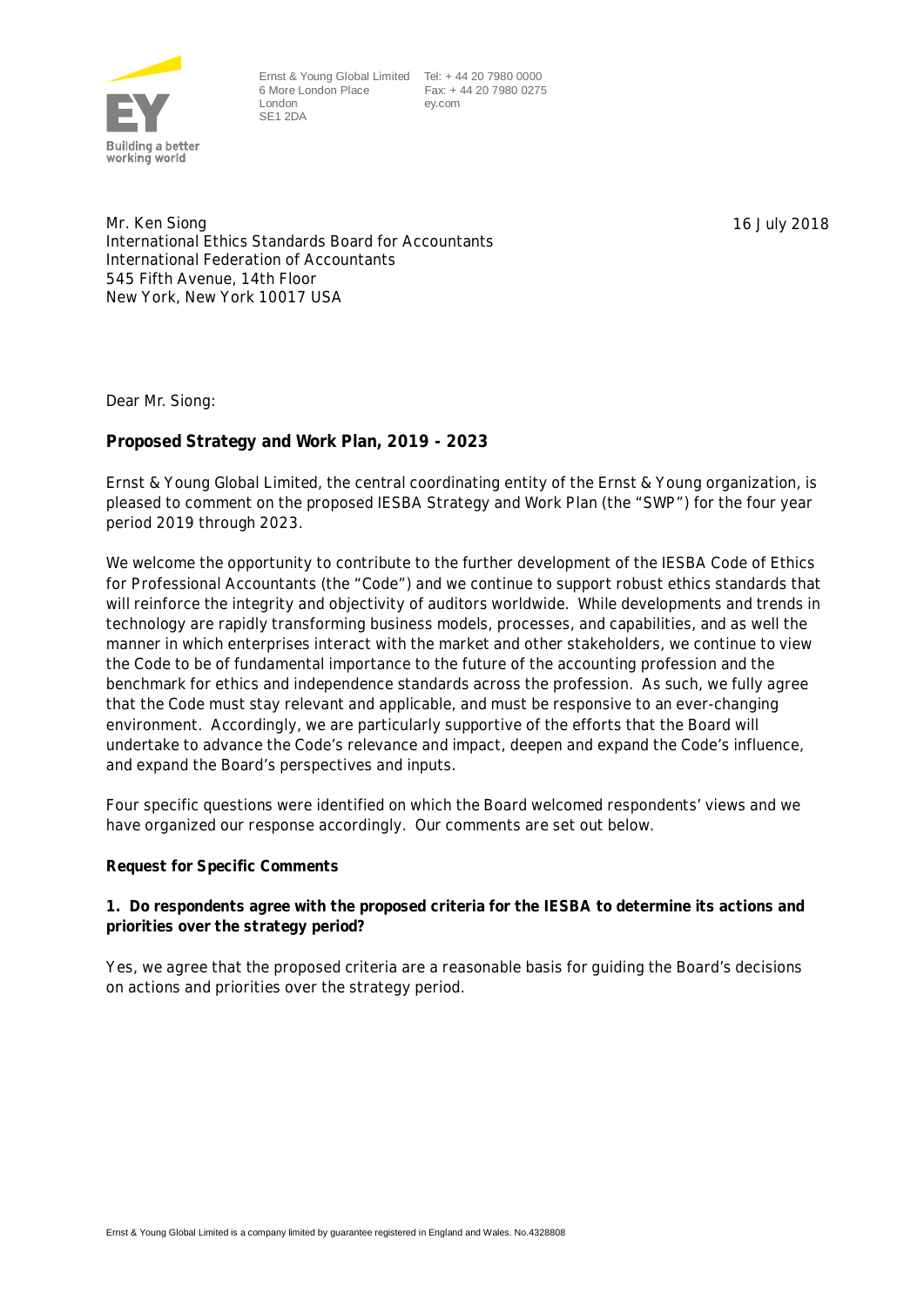

**2. Do respondents support the actions that have been identified with respect to each strategic theme? If not, please explain why.**

# **Strategic Theme: Advancing the Code's Relevance and Impac**t

#### *Sub-theme: Maintaining a global Code fit for purpose in the evolving environment*

# Trends and developments in technology

We support the Board's proposal to explore the issues around new technologies and their impact on ethical requirements. While we do not believe that this will result in significant new requirements, it is important that the Board consider the impact of digitalization on the activities undertaken by professional accountants whether in public practice or business. Particularly, with advancements in technology-based solutions and the licensing arrangements for these solutions, there can be uncertainty in distinguishing between whether the arrangement results in a business relationship or a professional service. We would note that we have found the principles-based approach of the Code and the related fundamental principles suitable for addressing emerging issues as they arise. This is true of cyber-security services or data analytics as well as new types of social interaction. In short, while circumstances may change with new technologies and societal behavior, the fundamental principles remain relevant and provide a framework to address ethical issues deriving from such new circumstances.

However, we do see an opportunity to revisit terminology, definitions and examples in the Code to reflect more closely the digital transformation business and society are undergoing. For example, what is the definition of "office" in a virtual work environment or the meaning of "routine and mechanical" in a highly digital environment?

We would also like to reiterate a point from our response to the Strategy Survey with regard to Section 140 on "Confidentiality" as an area of focus for the Board. Through services related to Big Data and Data Analytics, professional firms are now collecting vast quantities of data and this raises the question of how such data can be used responsibly by professional accountants in the provision of other services without infringing the requirements of confidentiality.

# Emerging or newer models of service delivery

We support the Board's proposal to explore the issues around new service offerings and new models of service delivery. However, as with new technologies, we do not believe that this will necessarily result in new requirements.

In our experience, the principles-based approach in the Code and the fundamental principles provide a sound basis for assessing the ethical issues associated with such new services. Accordingly, we do not believe specific new guidance is needed. Rather, as with the prior question, there is an opportunity to refresh terminology and examples in the sections relating to non-audit services to audit clients. For example, in the sections relating to management responsibilities, internal audit and IT systems services.

In addressing this topic, the Board should clarify the meaning of terms such as "managed services". In our experience, these terms are often used as new "jargon" to describe existing services.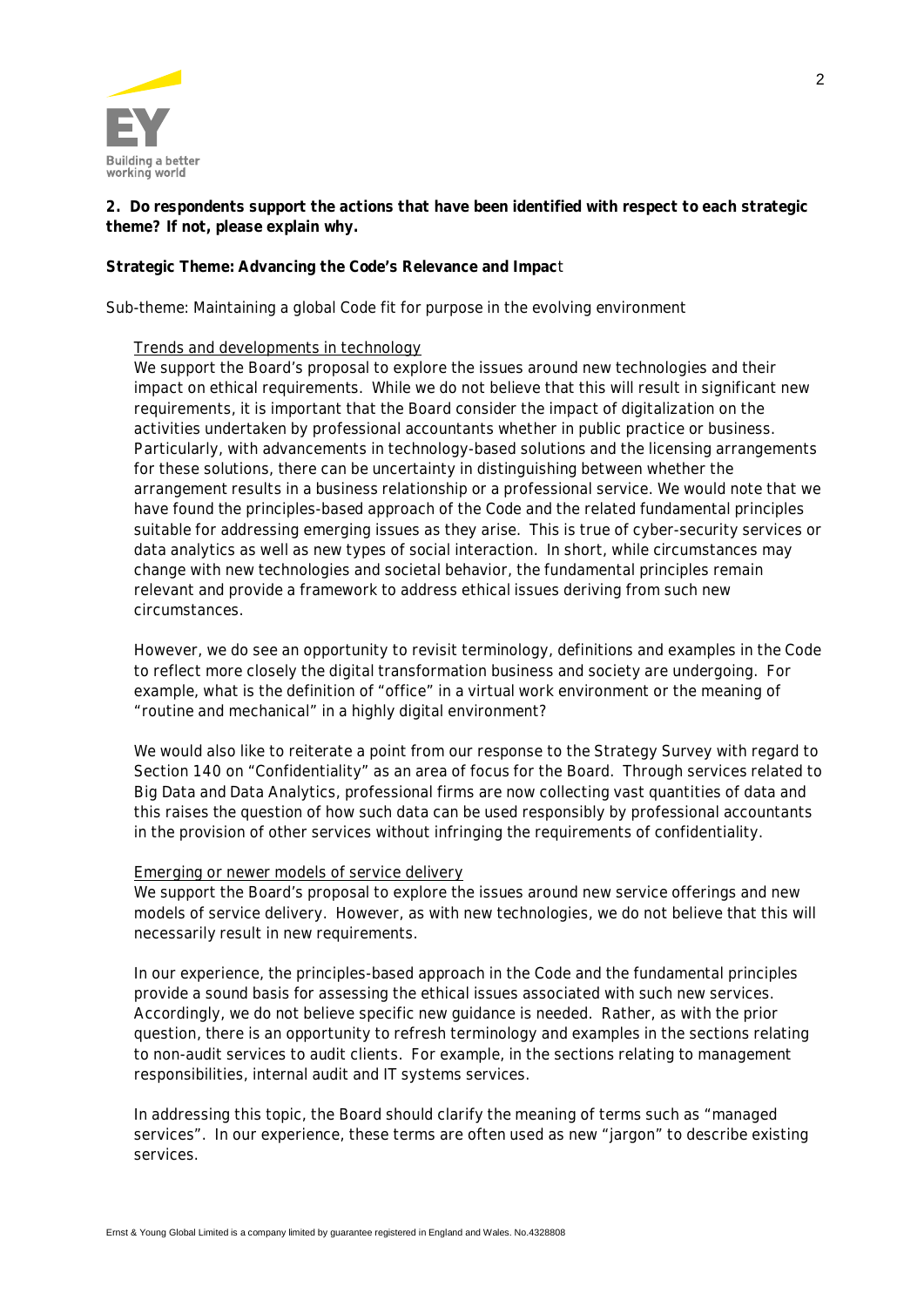

# *Sub-theme: Further raising the bar on ethics*

#### Tax planning and related services

Though we recognize that there has been public attention on what some call "aggressive tax avoidance" transactions, we still have concerns about the Board trying to define such transactions. In trying to do so, the result could be equating (whether implicitly or explicitly) "aggressive tax avoidance" with tax evasion.

As public accountants, we have a responsibility to act in the public interest, and that is reflected in the Code. Public accountants have an obligation to provide advice consistent with professional standards and in compliance with national and international laws. In doing so, they assist taxpayers in complying with the tax rules in the countries in which they operate.

Tax planning that results in the avoidance or reduction in tax is often the specific desired outcome of the tax legislation. Thus, both the definition of "aggressive" and the consequences of that designation is fraught with challenge.

With the various transparency initiatives (e.g., common reporting standard, country-bycountry reporting, Standard Audit File for Tax (SAF-T), and the EU's mandatory transparency rules for intermediaries and taxpayers) and tax legislative and regulatory changes, we believe that the Board should evaluate over time the effect these initiatives will have on "aggressive tax avoidance" transactions.

# Definition of Public Interest Entity and Listed Entity

The existing definition of PIE was established with the revised Code in 2009. The question of whether financial institutions should be mandated as PIEs was discussed by the IESBA at that time and it was determined that such classification should be the prerogative of national regulators or standard-setters given the differences that exist between jurisdictions in the way the financial services industry is structured, organized, and regulated. We believe that such considerations are still valid and, based on our experience in applying the existing definition, do not see a compelling reason to make the definition more prescriptive.

With respect to the term "recognized stock exchange", we believe being listed on such an exchange should remain the primary criterion for defining a listed entity. It recognizes that there are exchanges that are formally constituted but are not as tightly regulated as a "regulated stock exchange" as defined, for example, by the EU. Given the ability of the investing public to invest in such less-regulated exchanges in the same way that they may invest in a more regulated exchange we do not believe that it would serve the public interest to exclude such entities from the more stringent requirements that related to PIEs.

However, given the new forms of capital raising (e.g., crowd funding) and developments in capital markets we believe it would be useful for the Board to provide some examples of what constitutes a "recognized stock exchange".

#### Materiality

Materiality is a concept well understood by professional accountants and, in particular, auditors. Guidance exists in ISA 320 and we support the Board's recent initiative to include